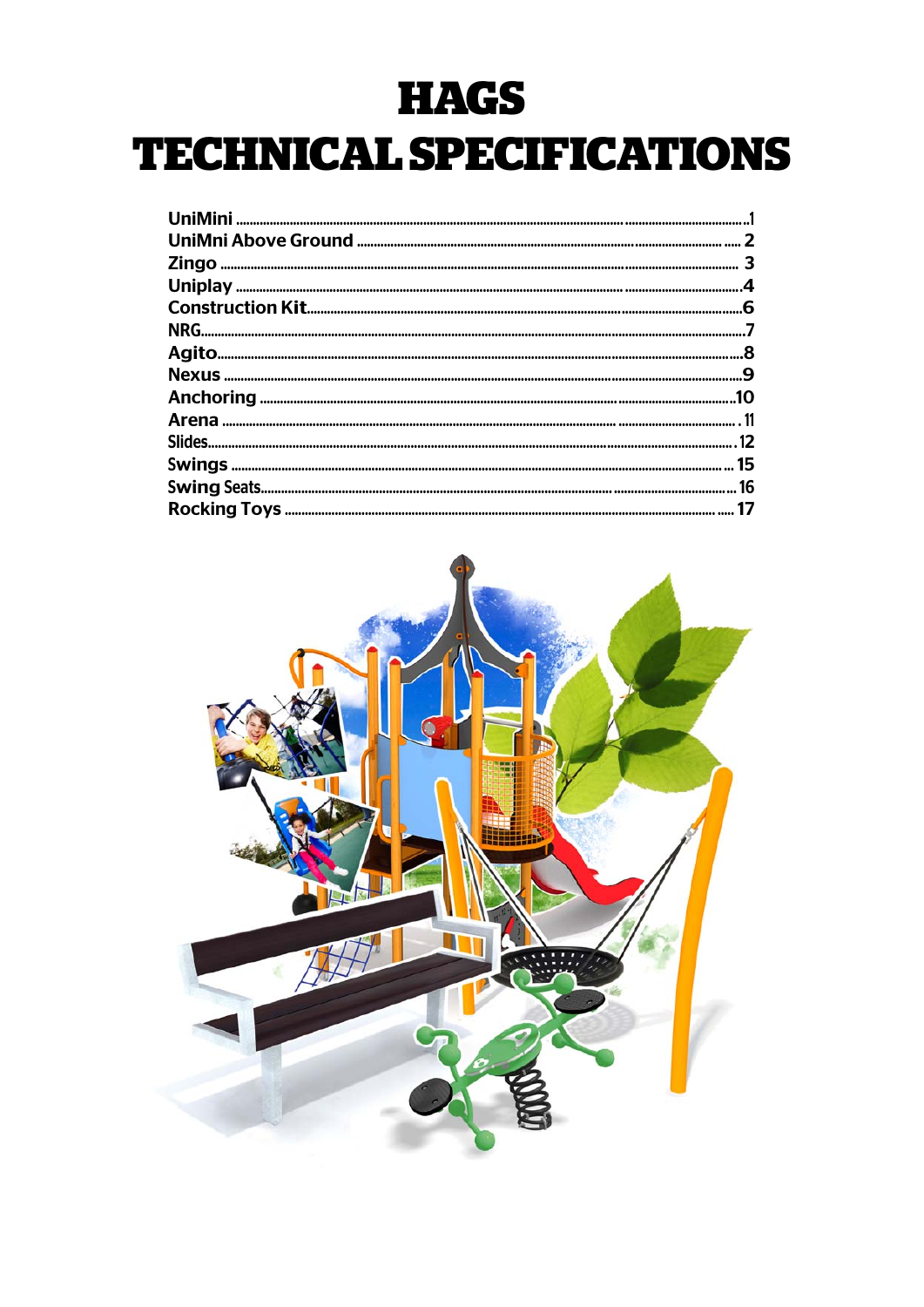# **HAGS UNIMINI**

# **TECHNICAL SPECIFICATIONS**

#### Surface requirements

soft surface in accordance with EN 1176.

#### Assembly specifications

Supplied in roof, wall and floor sections with pre-drilled holes for fitting to grooved wooden posts.

#### Anchoring specifications

HAGS patented ground-post system and prefabricated sunken frames of hot-dip galvanised steel profiles. Deeper anchoring is necessary in loose fillings such as bark or saw chips. HAGS UNIMINI is also available for above-ground assembly using bolt anchoring. Please contact your HAGS distributor.

#### Inspection

Weekly.

#### **Maintenance**

Once a season.

#### Module size

0.67x0.67 m, 1.33x1.33 m.

#### Wood treatment and finish

All timber is treated after machining in accordance with European standard EN 351, Class P5 and the directives of the Nordic Wood Preservation Council. Surfaces are treated with 1x coat of penetrating primer and 1x coat of film-forming woodstain finisher.

#### Posts

Turned 70 mm pine posts with a super-ellipse cross-section. Four grooves run the length of the posts

and the top is protected with a polyamide end cap. The posts are fitted with our patented anchoring device, preventing the wood from coming into contact with the ground by leaving a 70 mm gap between the post and the sand surface.

#### Walls

Type 1. HAGS order numbers from the 608 series. 8 or 12 mm HPL, a board material with first-class durability and weather resistance properties. Type 2. HAGS order numbers from the 606 series. Planed pine, 21´93 mm.

#### Floors/Decking

21 mm phenol film-coated plywood.

#### **Steps**

18 mm HPL side walls with aluminium rungs/treads.

#### Other parts

All steel is surface-coated with powder lacquer of phased quality. Plywood is protected on both sides by a phenolic film coating.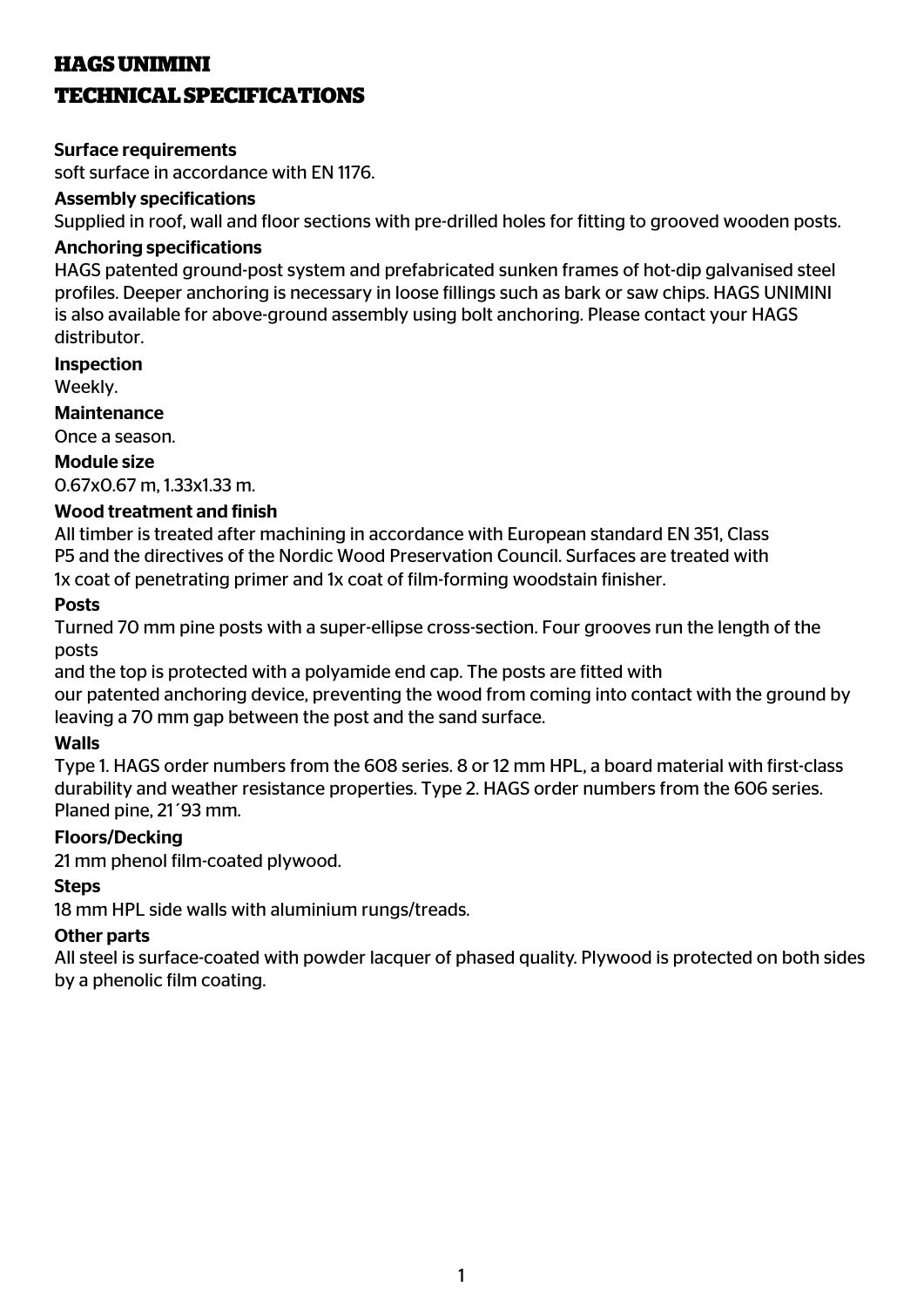# HAGS UNIMINI above ground outdoors

Our specially designed fittings for HAGS UNIMINI combinations allow equipment to be assembled on concrete surfaces without the need for sunken foundations or poured concrete.

These fittings are designed for use on concrete surfaces together with rubber matting.

Equipment should be anchored in place using the expansion bolts supplied by HAGS. The surface under and around the play equipment must always comply with current safety standards. Please contact HAGS for more information.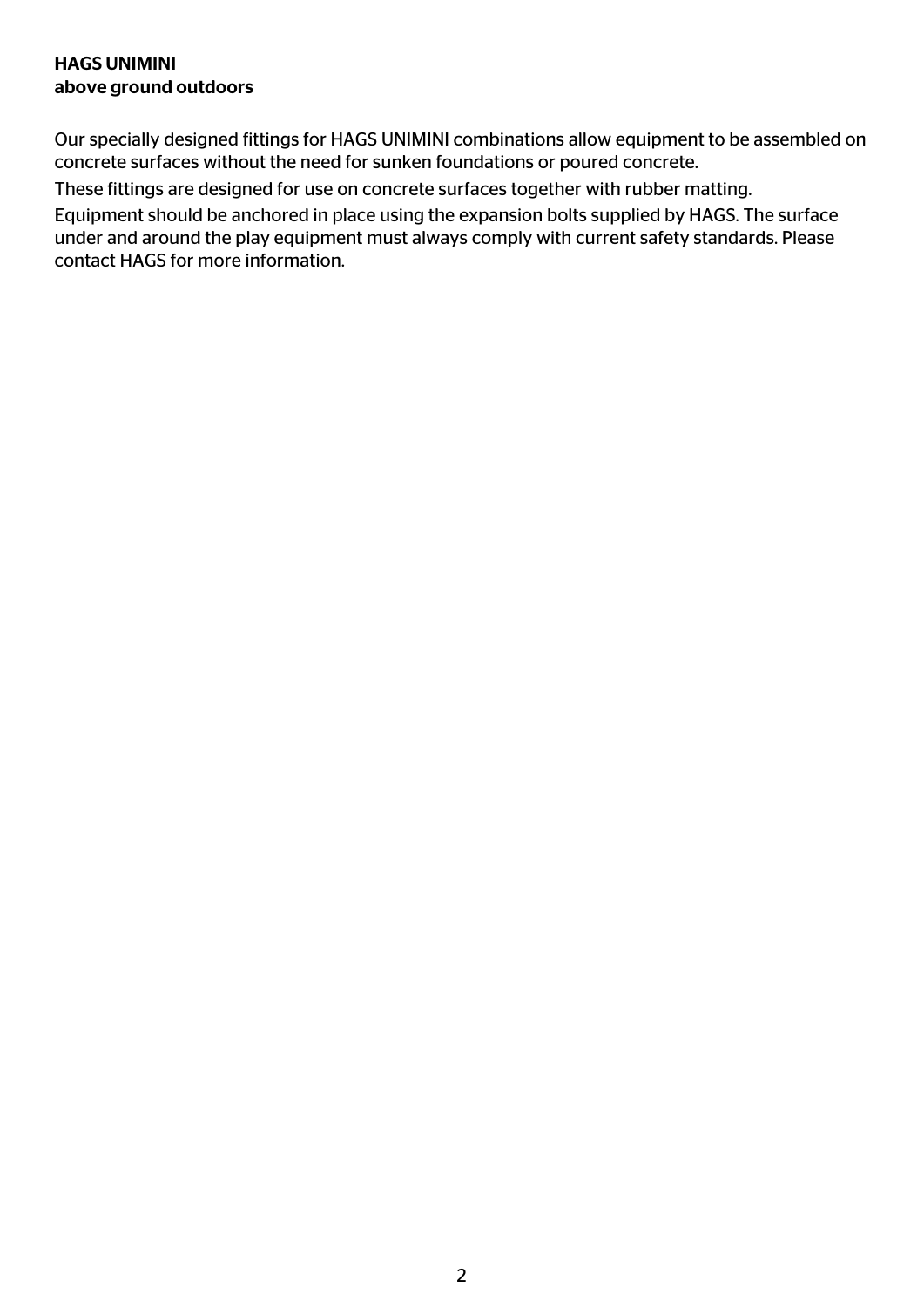# **HAGS ZINGO TECHNICAL SPECIFICATION**

## Surface requirements

Surface in accordance with EN 1176.

# Assembly specifications

Supplied in post and platform sections with clamp and fixing system for fitting to painted steel posts

# Anchoring specifications

In-ground poured concreting is the primary method of anchoring.

HAGS ZINGO is also available for above-ground assembly using bolt anchoring. Please contact your HAGS distributor for more information.

## Inspection

Visual Inspection is necessary weekly or daily in high usage or high vandalism risk areas

## Maintenance

Operational inspection is necessary every 1 – 3 months depending on usage frequency or high vandalism risk areas.

## Posts

Ø88.9m, 5mm thick.

Steel (EN 10210) and P770 zinc rich epoxy powder and polyester colour powder to a minimum thickness of 120 microns.

## Panels

High density polyethylene panels, two colours, with a minimum thickness of 19mm, with good resistance to UV.

## Panel Frames

Ø33.7 x 3mm Steel (EN 10210) and P770 zinc rich epoxy powder and polyester colour powder to a minimum thickness of 120 microns.

# Platforms

EkoGrip HDPE with a minimum thickness of 18mm

# Rope:

Reinforced rope (6 x 8 strands of galvanized steel) nylon coated, 18mm diameter minimum.

#### Chains:

Spun galvanised according to BS EN ISO1461.

# Climbing Walls:

Panels: EkoGrip polyethylene, high density, a minimum thickness of 18mm

# Slide:

Option1: Stainless steel, consisting of a single piece Option2: Polyethylene roto-molded

# Bubbles:

Polyethylene roto-molded

Big Bubble: 945 x 690 x 250mm, opening ø420mm Little Bubble: 640 x 390 x 210mm, opening ø240mm

#### Other parts

Bolts and fixings stainless steel A2 Grade ISO3506 , round head, anti-vandalism torx fitting.

# HAGS ZINGO

# above ground outdoors

The safety surface under and around the play equipment must always comply with the safety standards according to EN 1176. Please contact HAGS for more information.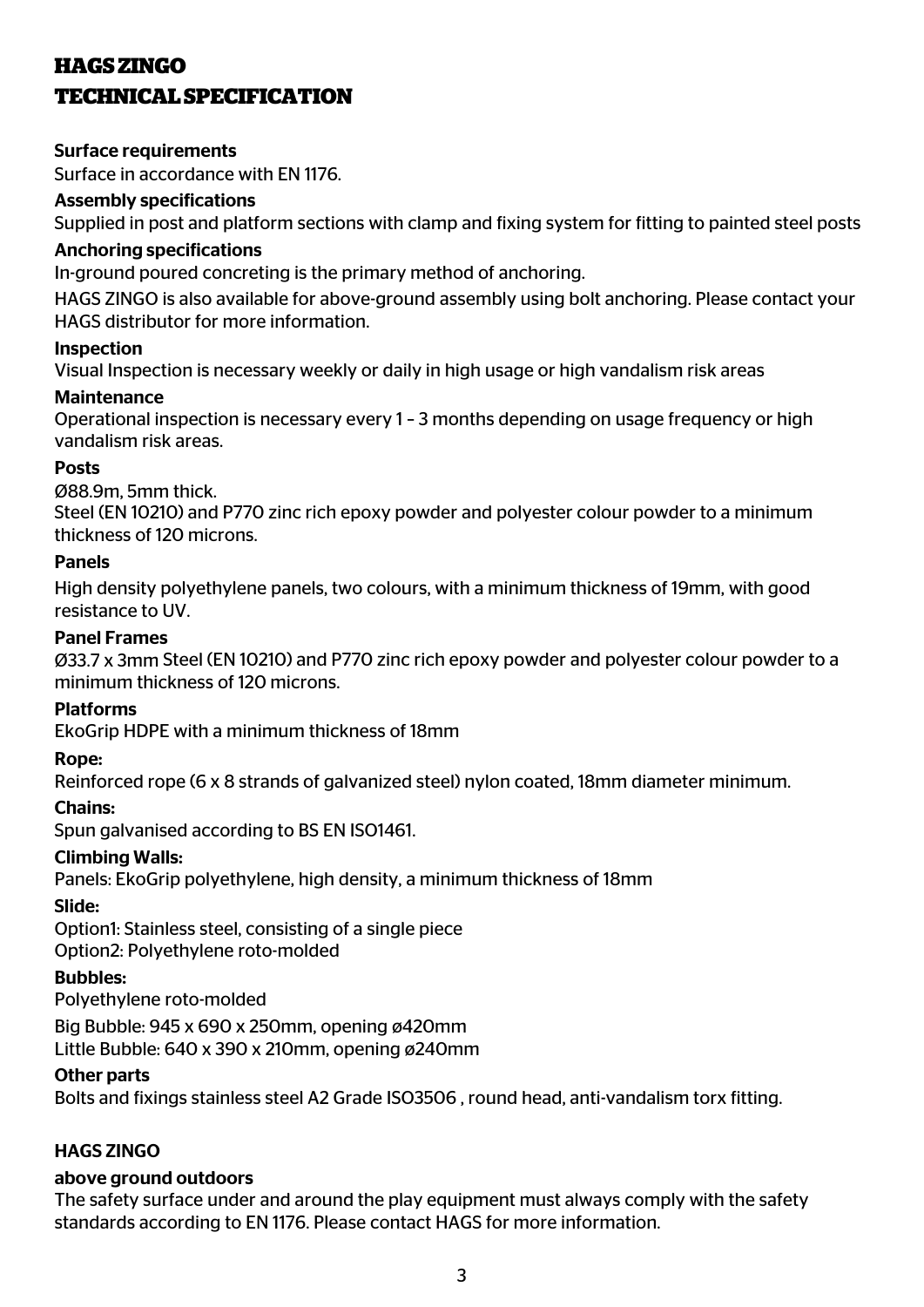# **HAGS UNIPLAY Technical specifi cations**

# Timber Roofs

Planed, tongued and grooved pine boards 21´120 mm. They come pre-treated to resist rot and finished with 1´ coat of penetrating primer and 2´ coat of film-forming woodstain finisher.

# Plastic Roof

Made of Varioline: Body of HPL. Roof panel of sustaining PP.

Made of Ekogrip: Body of Ø38mm, powder coated steel pipe. Roof panel of 18mm, recycled PE, with rubber in the top layer.

# Steel Roof

Open. Made of 98 mm powder coated steel pipe.

# **HPLRoof**

Open. Roof spire in 15 mm HPL, with 3 mm steel fittings.

# Wall Sections in HPL

are made from 15 mm HPL, milled to provide a smooth, gently rounded edge. 3 mm steel fittings.

## Wall Sections in Wood

are made from 21´93 mm and 21´70 mm pine boards, pre-treated to resist rot and held together by hydraulically inserted steel plates, covered with decorative strips.

## Wall Sections in steel

are made from 25 mm tubular steel and channel-beam (U-beam) metal.

## Posts and Beams

A 110 mm diameter laminated timber construction for unbeatable stability and an excellent surface finish.

## Staircase

Frame and sides of powdre coated steel. Steps of recycled polyeten with a top layer of rubber.

#### Floor Sections

The 33x120 mm timbers in the framework are joined at the corners by hydraulically inserted steel plates for a safe, secure construction. The same technique is also used to hold the 28´120 mm boards in place, providing a flush, even walking surface totally free from nail-heads and screws.

#### Composite Floors

Composite steel floor deck profiles. Surface of 18 mm recycled rubber-coated polyethene.

#### Metal Floors

Walking surface of ribbed, edge-pressed aluminium decking on a frame of powder coated steel.

# Guard Rails

Manufactured in robust 32 mm and 38 mm powder coated steel.

# Wooden Steps

Steps and side-walls in 33´170 mm pine. Handrails of shaped tubular steel.

#### HPL Steps

Steps of 18 mm recycled rubber-coated polyethene. Sides of 18 mm HPL. Handrails of shaped tubular steel.

# Anchoring Systems

Pre-cast, rounded concrete foundations or a hot-galvanised steel anchor are supplied as standard. The foundation depth is 40 cm or in certain instances 60 cm. For concrete foundations poured on site, please order the HAGS metal foundation post. A 90 cm post is also available for particularly demanding foundation work.

UNIPLAY is also available for above-ground installation using bolt anchoring.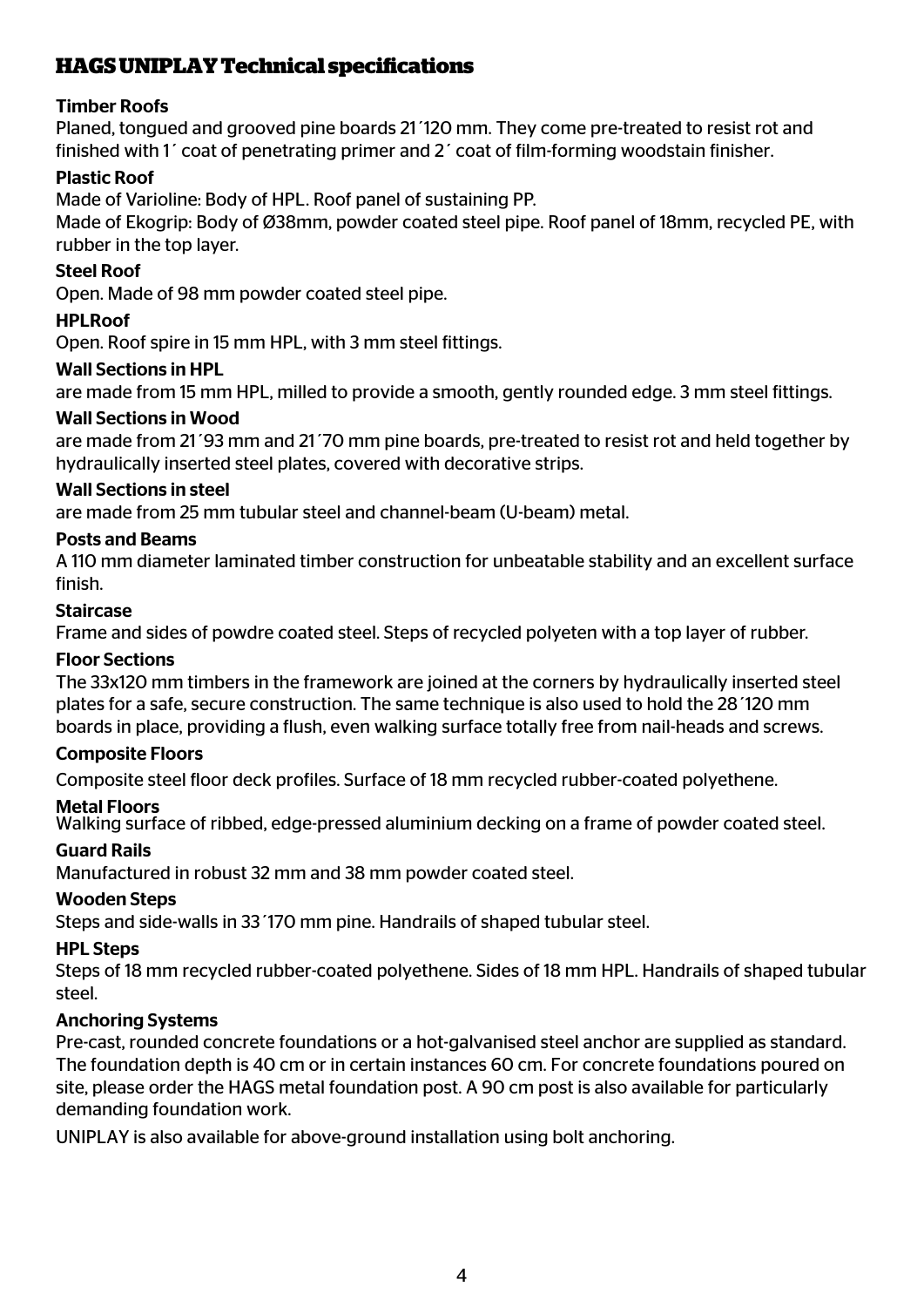# HAGS Posts won't rot!

- 1. A patented footing design that keeps the timber well away from the ground.
- 2. Wood treated to protect against rot and finished with 2´ coats of penetrating, film-forming woodstain.
- 3. Posts with HAGS end caps to prevent moisture penetrating the endwood fibres.

All thanks to our constructive approach to environmental and quality work.

#### Inspection

Weekly.

Maintenance

Once a season.

#### Different materials and treatment

*Steel:* Hot-galvanised or powder-lacquered with polyester-type powder.

*Chain:* Hot-galvanised and stainless steel. Solid polyurethane is used when plastic coating the chain. *Hardware:* Steel, hot-galvanised or electro-galvanised.

*Screw joints:* These incorporate specially designed HAGS covers to protect against vandalism.

#### Assembly of HAGS UniPlay steel

The assembly of HAGS steel units demands a little extra knowledge and certain special tools. Get in touch with your local HAGS dealer for more information.

# HAGS UNIPLAY - Basic info

#### Surface requirements

Surface in accordance with EN 1176.

#### Assembly specifications

Roof, wall and flooring sections all fit snug up to the centre of the assembly posts. Wall sections have patented concave frame rails to fit the rounded posts.

#### Inspection

Weekly.

#### Maintenance

Once a season.

#### Module sizes

1.00 and 1.42 m. All modules are fully compatible with one another.

#### Wood protection treatmernt

All timber components are treated after machining in accordance with European standard EN 351, Class P5 and the directives of the Nordic Wood Preservation Council.

#### Different materials and treatment

*Wood*: Fine-ringed Swedish pine treated with a wood protector and then with 1´ coat of penetrating\* primer and 1´ coat of film-forming woodstain finisher. For colour options, please see below.

*Steel:* Hot-galvanised or powder-lacquered with polyester-type powder.

*Plywood:* Protected on both sides with a phenolic film coating.

*HPL:* High Pressure Laminate.

*Chain:* Hot-galvanised and stainless steel. and inspected and approved to comply with current regulations on tensile strength.

*Hardware:* Steel, hot-galvanised or electro-galvanised.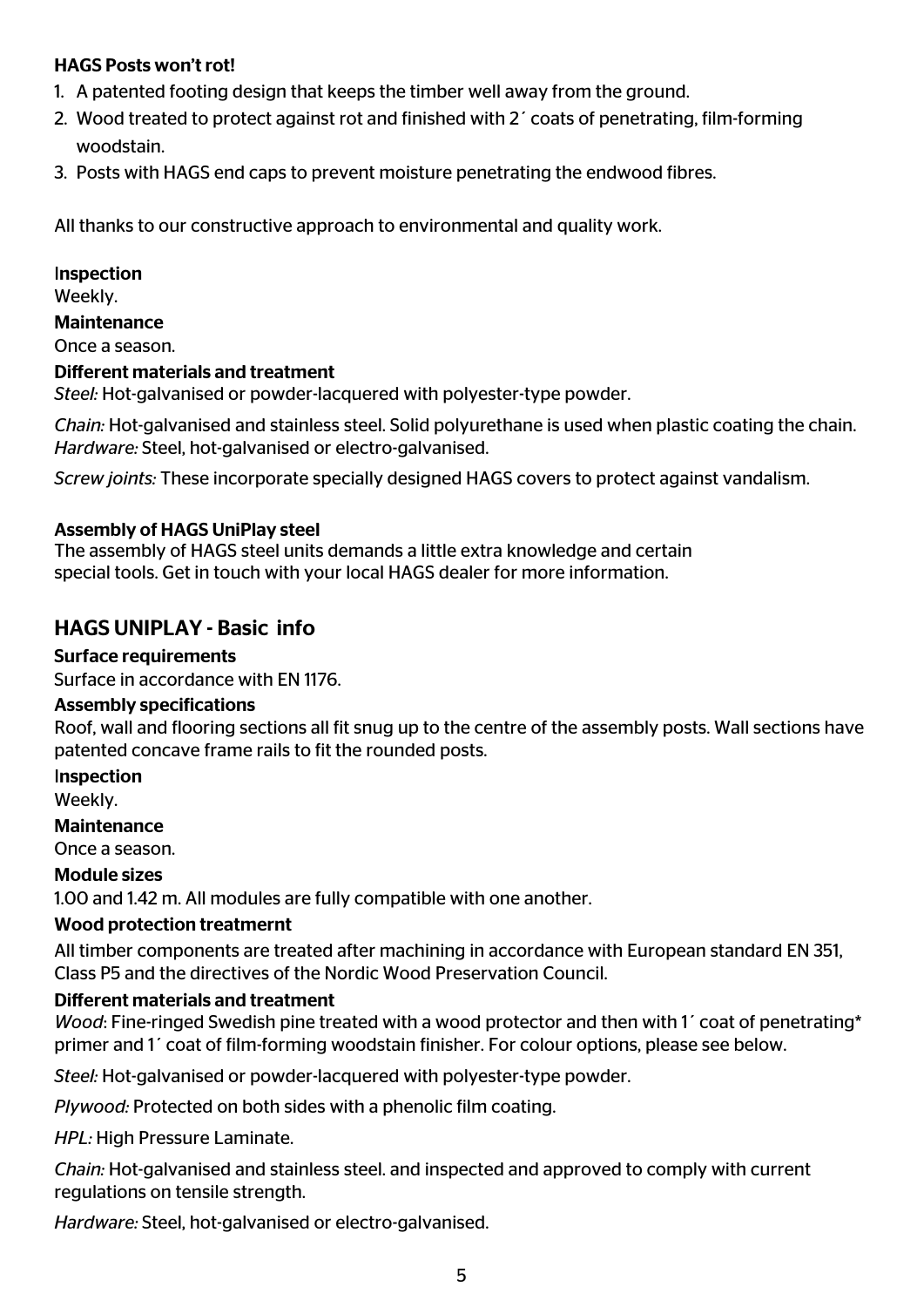*Screw joints:* These incorporate specially designed HAGS covers to protect against vandalism.

*Recycled polythene:* Made of old polythene packaging products that are ground down and then extruded and formed into boards. The 3 mm rubber coating gives a better grip and enhances comfort.

# **HAGS CONSTRUCTION KIT**

# Roofs

The choice of different construction materials, shapes and sizes offered by HAGS gives you greater flexibility and more scope to vary the appearance of your UNIPLAY designs. The roof is one of the constructional features that contribute most to the character of any building.

## Walls and screens

UNIPLAY gives you plenty of options.

Different sizes, different designs, different materials. But remember, using the same materials for roofs and walls helps give a sense of harmony to play equipment set-ups.

## Floors

The basis for the HAGS UNIPLAY system are the triangular and rectangular modules. All these modules can be integrated into one and the same piece of play equipment and by combining triangular floors (45°, 60° and 90°) with rectangular ones, there

is practically no limit to what you can build.

Give free rein to your imagination and let us help you build your own unique HAGS UNIPLAY combinations - with rectangular and triangular modules, open spaces and cosy cubby-holes, symmetrical shapes and irregular ones,

plus walls and screens for all module sizes. And remember, UNIPLAY has all the play features you could ever want.

# Posts and beams

These sturdy posts and beams are at the heart of the HAGS UNIPLAY system.

Their versatility helps you to create the most varied and stimulating play environments you can imagine.

HAGS patented ground footings provide the best possible anchoring for UNIPLAY wooden posts.

# HAGS UNIPLAY Above ground outdoors

Our specially designed fittings for HAGS UNIPLAY allow equipment tobe installed on concrete surfaces without the need for sunken foundations or poured concrete.

These fittings are designed for use on concrete surfaces together with rubber matting.

Swing sets should be anchored in place using the expansion bolts supplied by HAGS. The UNIPLAY post footings must be dimensioned to correspond with the height and construction of the play equipment that is being installed.

The surface under and around the play equipment must always comply with current safety standards. Please contact your HAGS representative for more information.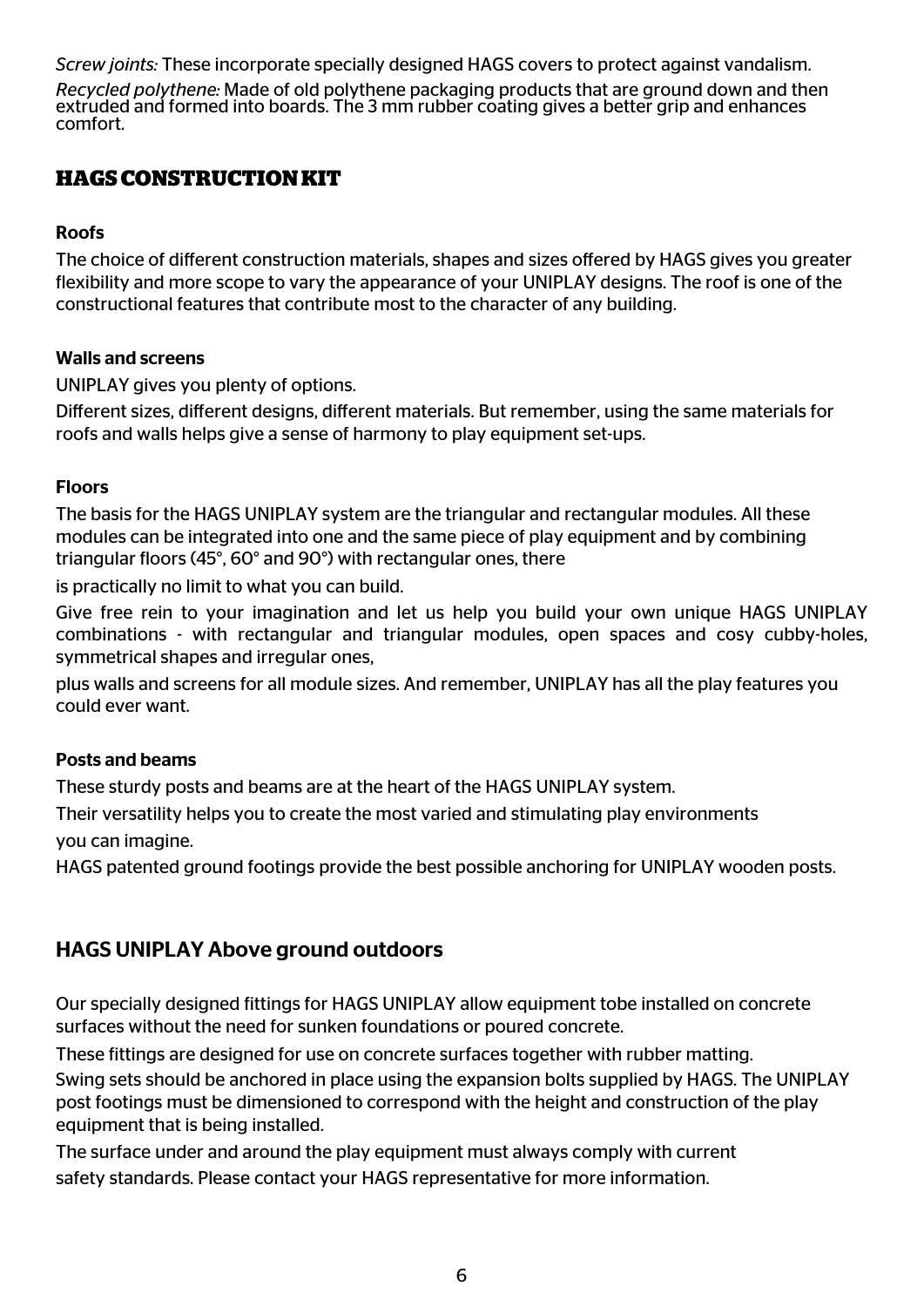# **HAGS NRG TECHNICAL SPECIFICATION**

## Surface requirements

Surface in accordance with EN 1176.

#### Assembly specifications

Supplied in post and rope sections with rope to post aluminium & stainless steel ferule connectors and fittings.

# Anchoring specifications

In-ground poured concreting is the only method of anchoring due to the design nature of the equipment.

## Inspection

Visual Inspection is necessary weekly or daily in high usage or high vandalism risk areas.

#### **Maintenance**

Operational inspection is necessary every 1 – 3 months depending on usage frequency or high vandalism risk areas.

## Posts

Ø114.0m, 3 to 5mm thick. Ø88.9m, 3mm thick.

Steel (EN 10210), and powder coated by metallization (polyester powder baked at least 120 microns thick).

#### Panels:

High density polyethylene panels with a minimum thickness of 19mm, with good resistance to UV.

#### Rope:

24mm steel core or 16mm fibre Core Wire rope polyethylene coated.

#### Climbing Walls:

Panels: EkoGrip polyethylene, high density, a minimum thickness of 19mm HPL

#### Other parts

Bolts and fixings stainless steel A2 Grade ISO3506, round head, anti-vandalism torx fitting.

# HAGS NRG

The safety surface under and around the play equipment must always comply with the safety standards according to EN 1176. Please contact HAGS for more information.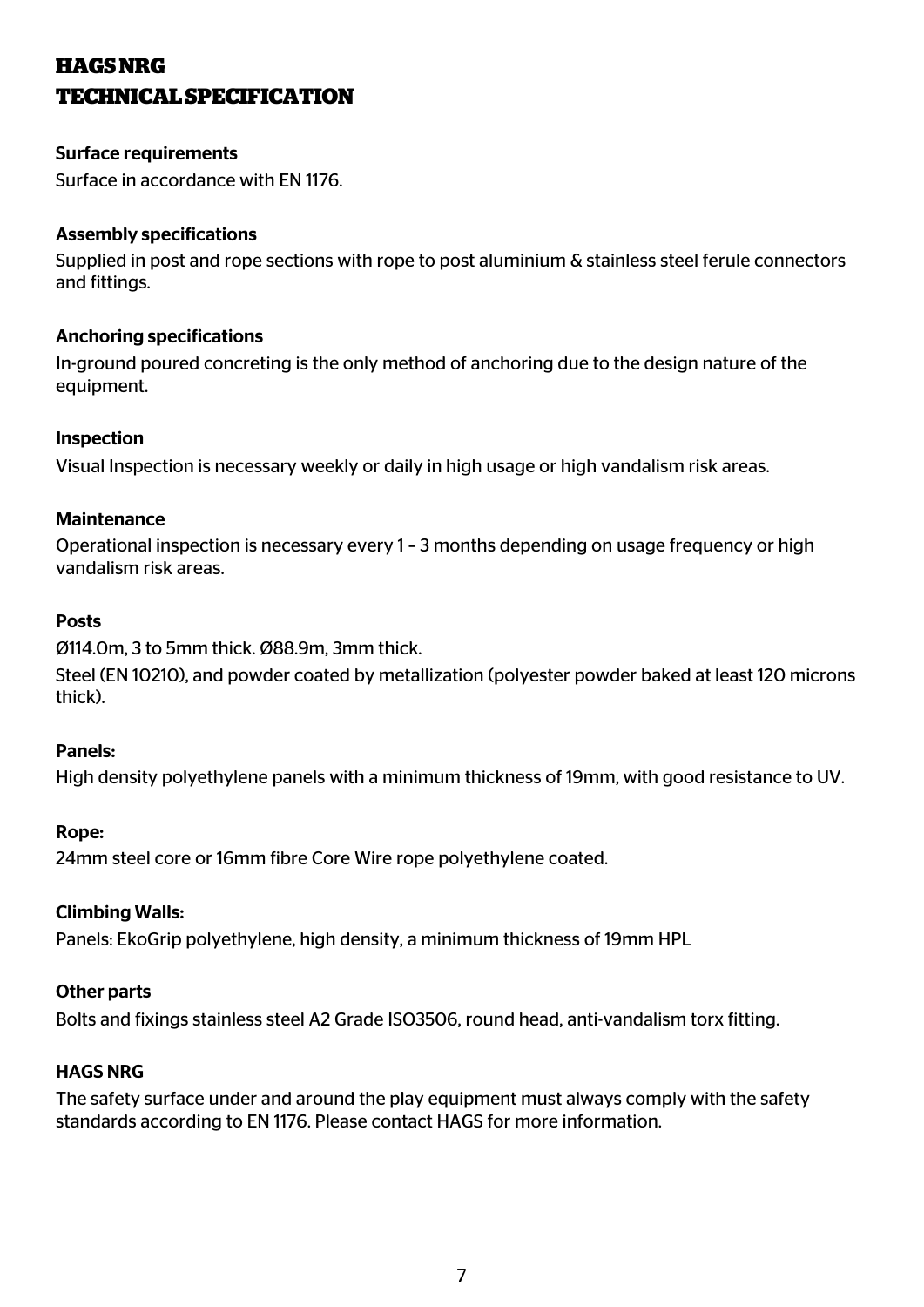# **HAGS AGITO TECHNICAL SPECIFICATIONS**

Design: T-design

## Safer surfacing:

The surfacing must be in accordance with EN 1176.

#### Degree of assembly:

HAGS Agito play systems are assembled on site. The combination can be dismantled and reassembled.

#### Anchoring:

Ground anchoring for sinking into sand/gravel is standard.

The combination can also be anchored above ground, in which case it will be attached to a concrete slab. Only the bottom anchoring part needs to be replaced – the same pole can be used regardless of how the system is anchored. If you want to anchor the combination in loose fi ll material other than sand/gravel, contact your salesperson at HAGS for further consultation.

For all types of anchoring, the shock-absorbing safer surfacing must meet the requirements of EN 1176.

#### Patent-pending pole anchoring:

The joint for the ground anchoring part is simple to attach and fi x in the vertical position. The design is patent-pending.

#### Inspection and maintenance:

A HAGS Agito combination should be inspected every week. Maintenance takes place once a season.

#### Materials:

The poles used in HAGS Agito are manufactured from highstrength steel tubing, Ø 127 mm. The tubing is pre-galvanised both externally and internally. They are powder-coated on the outside.

The mobile climbing ladders are clamped into rubber elements that ensure their fl exibility. The design of the rubber elements contributes to limiting the maximum movement. The Glider and Rodeo play functions and Agito's pole tops are manufactured from rotation-cast polyethylene. Steep and Leaf are manufactured from the recycled material EkoGrip– a grey-black disc with a rubber wearing surface.

For the huge climbing wall Cliff Hanger, Sail and Jungle Road, we have used HPL – a maintenancefree high-pressure laminate that can cope with the demanding outdoor environment. The black balls in Trunk, Branch and Wiggler, as for Punch, are manufactured from a fl exible microcell foam polyurethane. This material is also used in the seat for Rocks, Starter and in the board for Skater. The Punch punch bag has been reinforced with a steel frame in order to reduce the risk of damage. The climbing frames are manufactured from nylon-spun steel cable that provides maximum strength and resistance against injury.

The frame attachments are made from stainless steel and aluminium.

Hot-galvanised steel components in the ground foundations.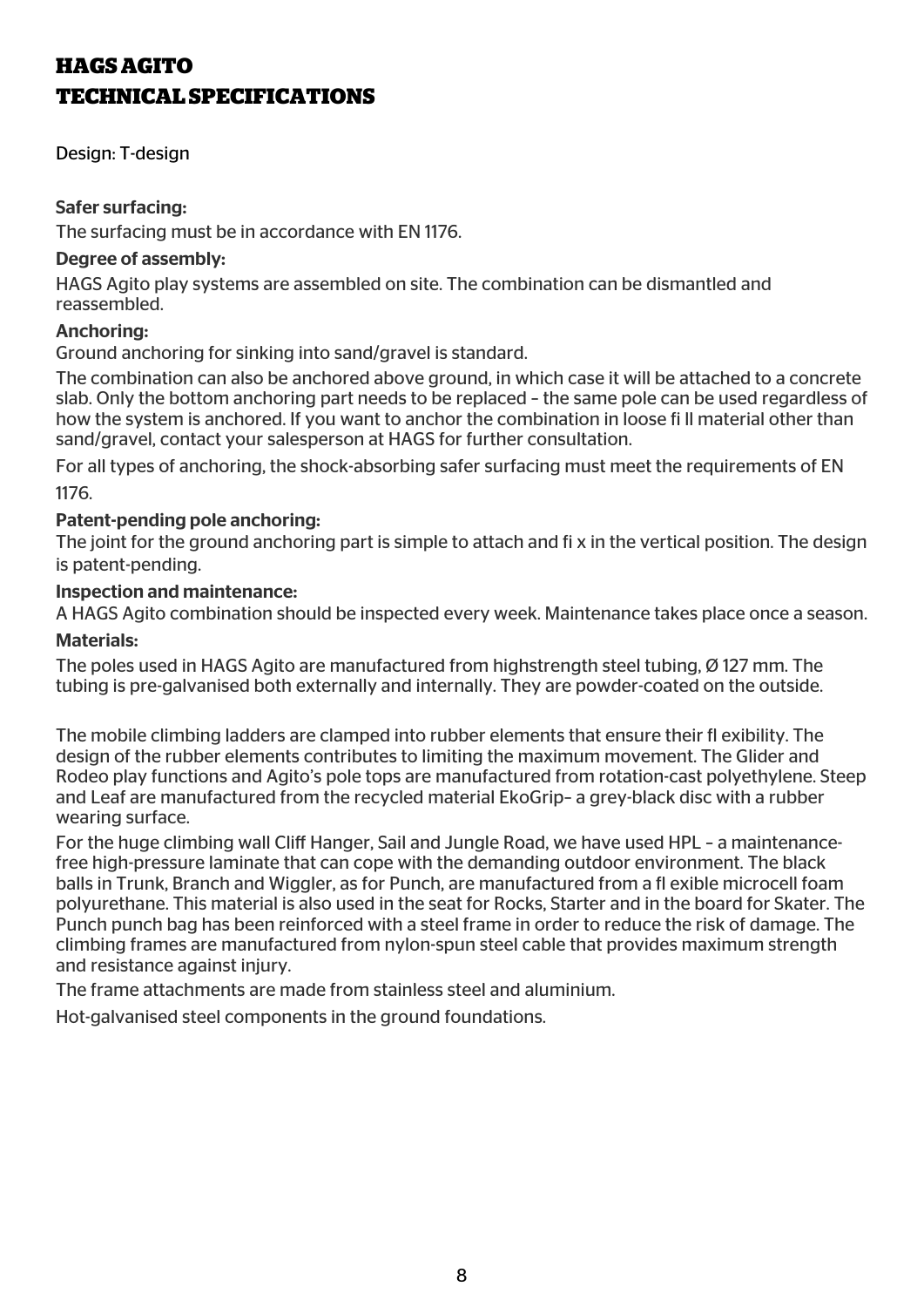# **HAGS NEXUS TECHNICAL SPECIFICATION**

## Surface requirements

Surface in accordance with EN 1177.

## Assembly specifications

Supplied in post and adjoining rail or platform sections with concealed threaded inserts and torxhead Bolts and fixing system for fitting to hot dipped galvanized steel posts.

## Anchoring specifications

In-ground poured concreting is the primary method of anchoring, and on DNA and Velocity units is the only method of installation due to the design nature of the equipment.

HAGS NEXUS – Core/Quantum/Rock Climb and Slide are also available for above-ground assembly using bolt anchoring. Please contact your HAGS distributor for more information.

#### Inspection

Visual Inspection is necessary weekly or daily in high usage or high vandalism risk areas.

## **Maintenance**

Operational inspection is necessary every 1 – 3 months depending on usage frequency or high vandalism risk areas.

## **Posts**

Ø88.9mm x 3.2mm (Velocity, Core, Quantum) Ø88.9mm x 5mm thick (DNA).

Steel (EN 10210), hot-dip galvanized

#### Panels

High density polyethylene panels, two colours, with a minimum thickness of 19mm, with good resistance to UV.

# Panel Frames

#### Ø33.7 x 3mm

Steel (EN 10210) and P770 zinc rich epoxy powder and polyester colour powder to a minimum thickness of 120 microns.

# Platforms

EkoGrip HDPE with a minimum thickness of 18mm

#### Rope

Reinforced rope (6 x 8 strands of galvanized steel) nylon coated, 18mm diameter minimum.

# **Chains**

Spun galvanised to BS EN ISO1461.

# Climbing Walls

Panels: EkoGrip polyethylene, high density, a minimum thickness of 19mm

# Slide

Stainless steel, consisting of a single piece

# Spinning Parts

Stainless Steel frames, sealed bearing mechanisms and EkoGrip HDPE with a minimum thickness of 18mm.

#### Other parts

Bolts and fixings stainless steel A2 Grade ISO3506 , round head, anti-vandalism torx fitting.

# HAGS NEXUS

# above ground outdoors

The surface under and around the play equipment must always comply with current safety standards. Please contact HAGS for more information.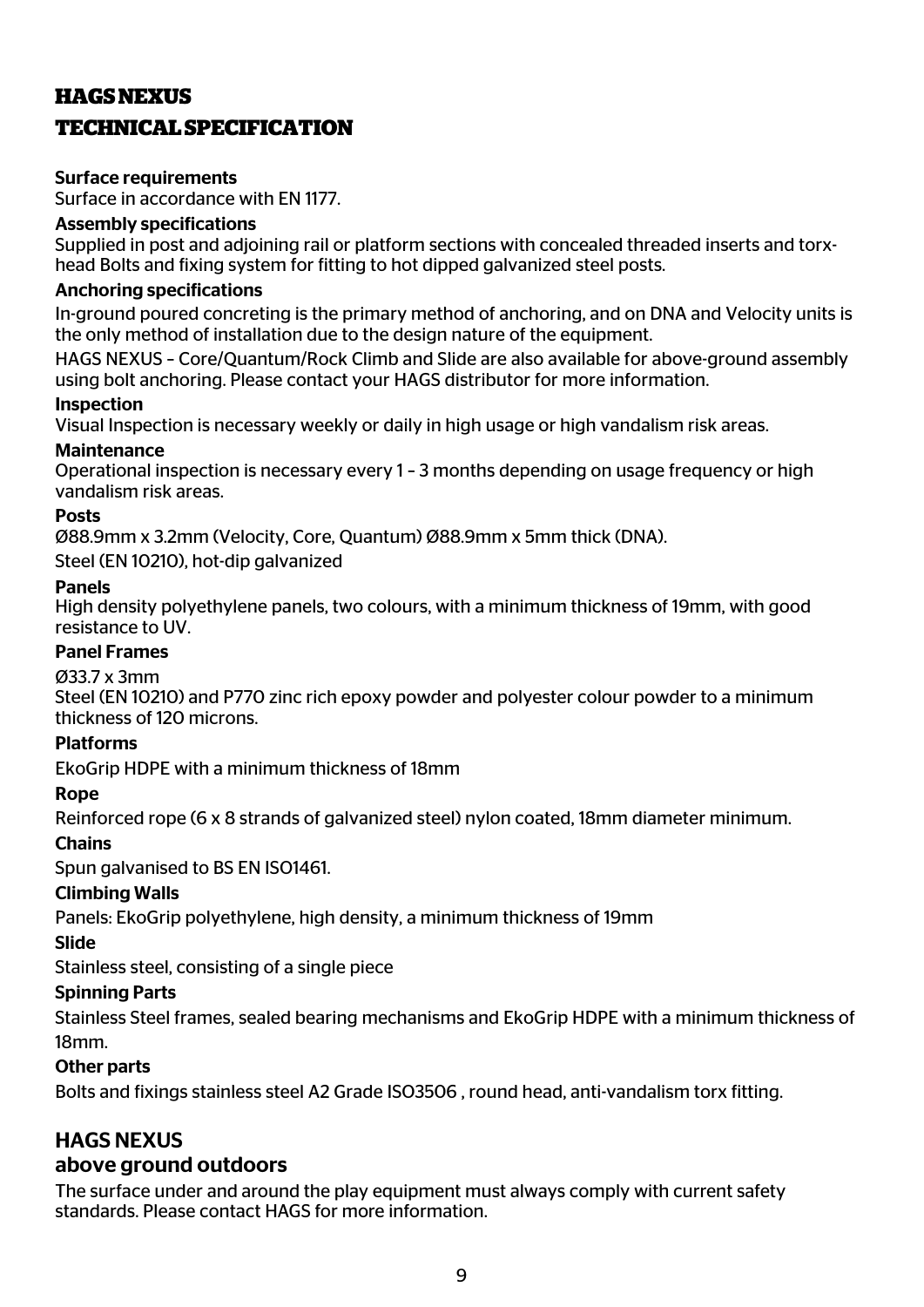# GROUND ANCHORING **HAGS UNIPLAY**



# **SUNKEN FOUNDATION Anchoring in sand or gravel**

# **LOOSE FILL MATERIAL Anchoring in bark, wood chips**



X= Total thickness of the sand that secures HAGS concrete foundation block in compliance with assembly instructions. Y=Thickness of fall protection in compliance with EN 1176

# **CAST-IN-PLACE Anchoring in sand or gravel**



compliance with assembly instructions

#### **ABOVE GROUND Stands on concrete**

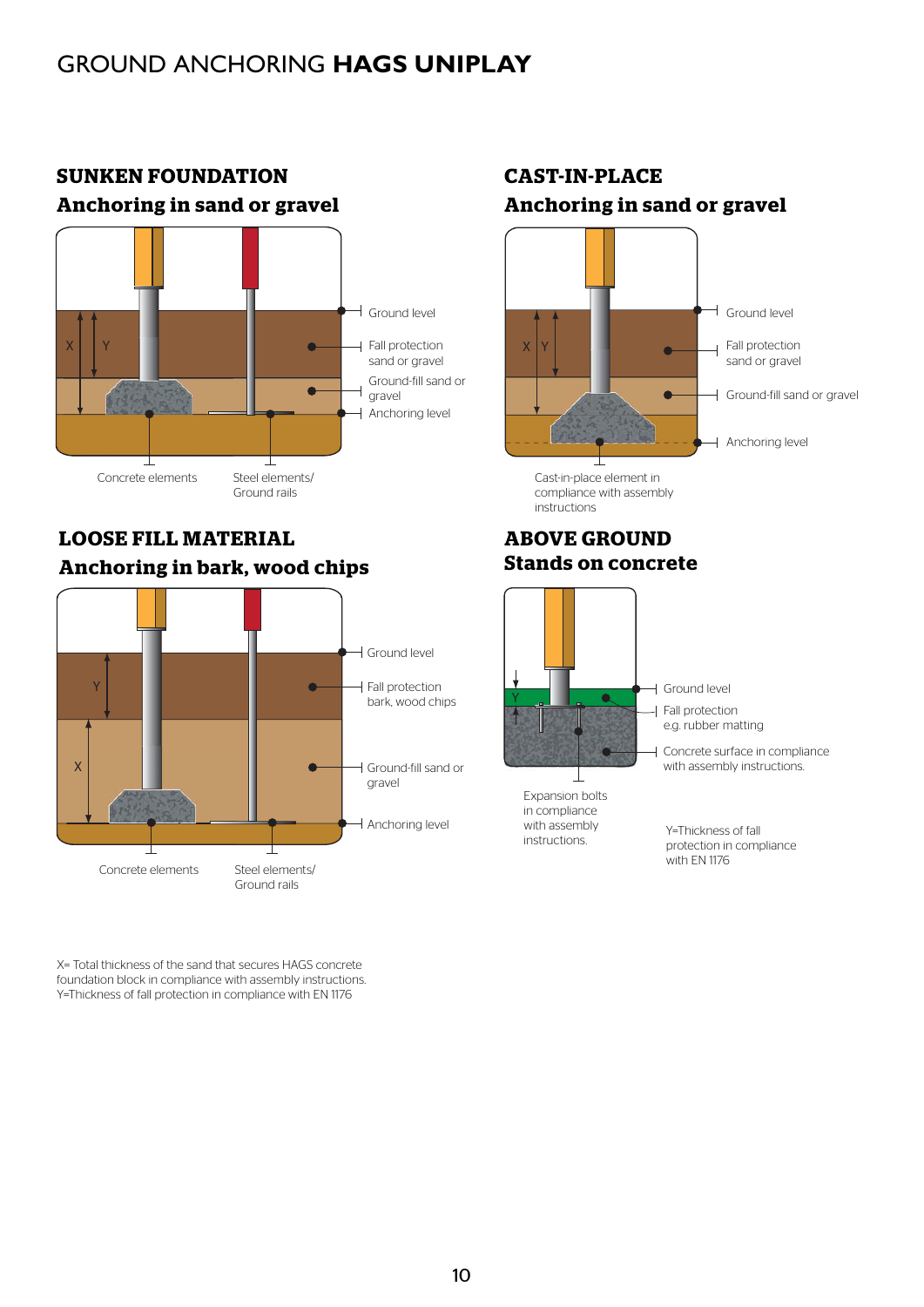# **HAGS ARENA TECHNICAL SPECIFICATION**

# Surface requirements

Suitable playing surface in accordance with required sports.

# Assembly specifications

Supplied in post and panel sections using concealed threaded inserts and torx Bolts for fitting painted steel panels to painted steel posts.

# Anchoring specifications

In-ground poured concreting is the primary method of anchoring.

HAGS ARENA is also available for above-ground assembly using bolt anchoring. Please contact your HAGS distributor for more information.

# Inspection

Visual Inspection is necessary weekly or daily in high usage or high vandalism risk areas.

# **Maintenance**

Operational inspection is necessary every 1 – 3 months depending on usage frequency or high vandalism risk areas.

# Posts

Ø88.9m, 3.2mm thick. Steel (EN 10210) and P770 zinc rich epoxy powder and polyester colour powder to a minimum thickness of 120 microns.

# Bar Panels

Frame: Ø 42.4mm x 3mm Bars: Ø 26.9mm x 2.6mm Bar Spacing: 78mm nominal

# Mesh Panels:

Frame: Ø 42.4mm x 3mm & Ø 26.9mm x 2.6mm

Mesh: 50 x 50 x 6mm rod Mesh Spacing: 44mm nominal

# Polyethylene Panels:

High density polyethylene panels, two colours, with a minimum thickness of 19mm, with good resistance to UV.

# Panel Frames:

40 x 40mm & 30 x 30mm with a wall thickness of 3.0mm Steel (EN 10210) and P770 zinc rich epoxy powder and polyester colour powder to a minimum thickness of 120 microns.

# Footbal Goals:

Post:Ø88.9mm steel tube Wall Thickness: 4.0mm. Panel Frame: Ø 42.4mm Panel Bars: Ø 26.9mm Bar Spacing: 85mm nominal. Rebound option available with 47mm nominal spacing Wall Thickness: 3mm.

# Mini Goal:

Frame: 40 x 40 x 3mm Bars: Ø 26.9mm x 2.6mm Bar Spacing: 79mm nominal

Steel (EN 10210) and P770 zinc rich epoxy powder and polyester colour powder to a minimum thickness of 120 microns.

Basketball Hoop: Steel Rod: Ø 20mm Steel Flat Bar: 40mm

Steel Support Plate: 150 x 150mm

Wall Thickness: 5.0mm Steel (EN 10210) and P770 zinc rich epoxy powder and polyester colour powder to a minimum thickness of 120 microns.

# Basketball Backboard Frame:

Steel Section: 50 x 50mm Wall Thickness: 3.0mm

# Basketball Backboard:

High density polyethylene panels, two colours, with a minimum thickness of 19mm, with good resistance to UV.

# Net Chains:

Stainless Steel

# Other parts

Bolts and fixings stainless steel A2 Grade ISO3506 , round head, anti-vandalism torx fitting.

# HAGS ARENA

Please contact HAGS for more information.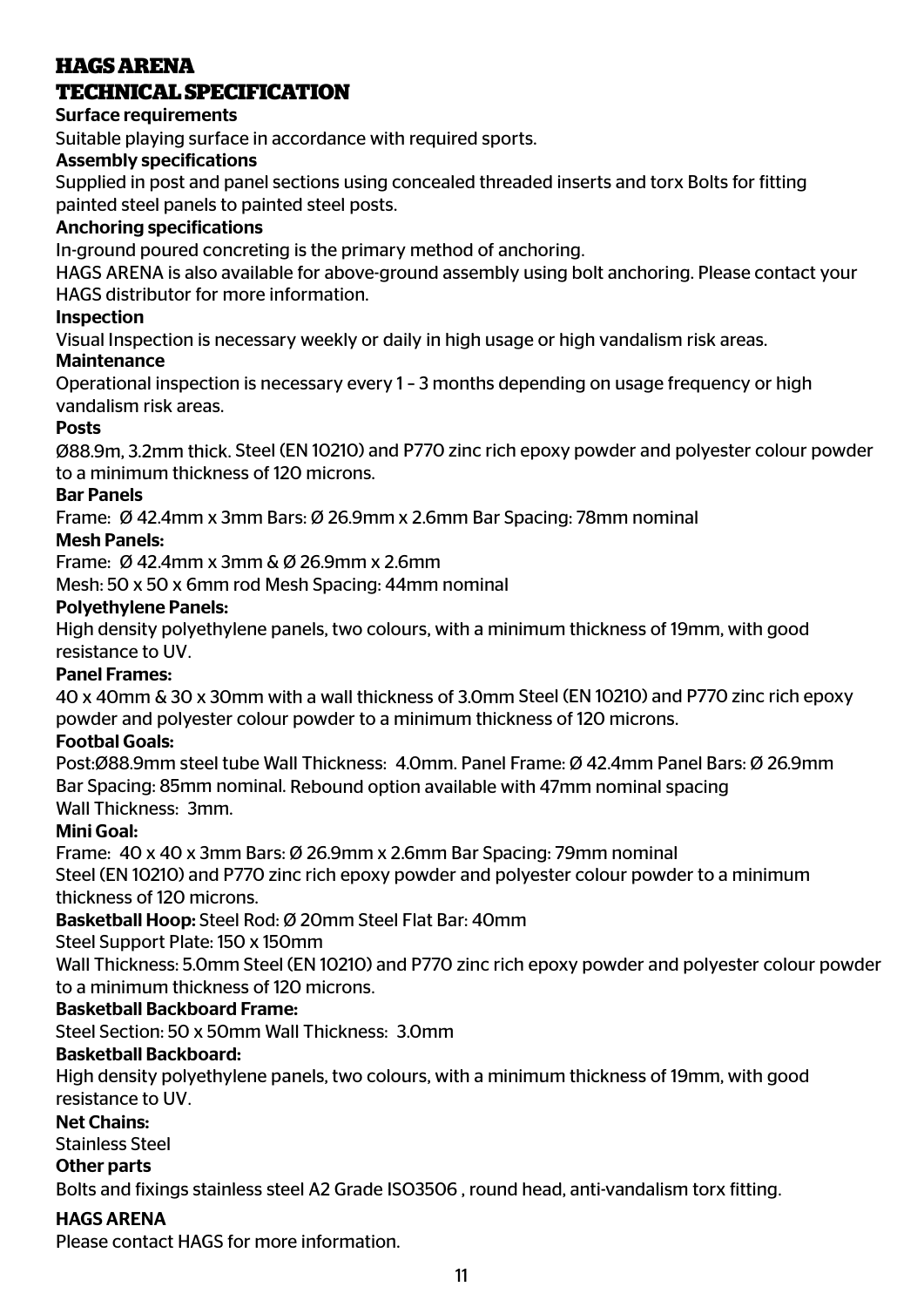# **HAGS SLIDES TECHNICAL SPECIFICATIONS**

# Slides in Steel

HAGS steel slides come in a wide choice of lengths and two different widths, and are available with or without a UNIPLAY type start platform. The advantage of the start

platform is that it makes access to the chute itself easier for children and guarantees the correct slope on the slide. Special slide steps are available for embankment slides.

Remember to position slides so that the chute does not face south (into the sun).

Many years of experience have helped us at HAGS to develop a number of special safety features on our steel slides:

- 1. Extended run-out section for longer, safer deceleration.
- 2. The chute has a gently rounded front edge to make it safer and simpler for children to get off the slide.
- 3. The height of the side walls along the chute decreases from 500-150 mm for better comfort and safety.
- 4. 25 mm side walls by the run-out section make getting off the slide even easier.
- 5. The wide chute beds enable children to travel side by side and vary their sliding style as much as they want.
- 6. The pattern-rolled chute bed increases safety by neutralising the different friction coefficients of the various textiles used in children's clothing today.
- 7. Our special manufacturing technique lets us produce the entire side wall from one piece of 2 mm steel plate, without joints to snag clothes or cut fingers. Smooth, rounded steel handrails along the full length of the chute.
- 8. Oil impregnated hardboard along the underside of the slide bed reduces noise.

#### Surface requirements

Surface in accordance with EN 1176.

#### Anchoring specification

Poured foundation.

Inspection/Maintenance

Every week/every season.

#### Materials

Side walls made in one piece using 2 mm sheet metal, hot galvanised, primed and powder lacquered, with 25 mm rolled edges to serve as handrails. 45 cm chute of 1 mm gauge pattern-rolled stainless steel. 1 m chute of 1.25 mm gauge pattern-rolled stainless steel.

# Slides in HPL

The design of these handsome, practical slides is based on the very latest safety recommendations and technical advances. HPL is one of the toughest board materials available, a truly superior choice able to stand up to both impact and sustained heavy wear and tear. HPL slides from HAGS are available with or without a UNIPLAY type start platform. The advantage of the start platform is that it makes access to the chute itself easier for children and guarantees the correct slope on the slide. Special slide steps are available for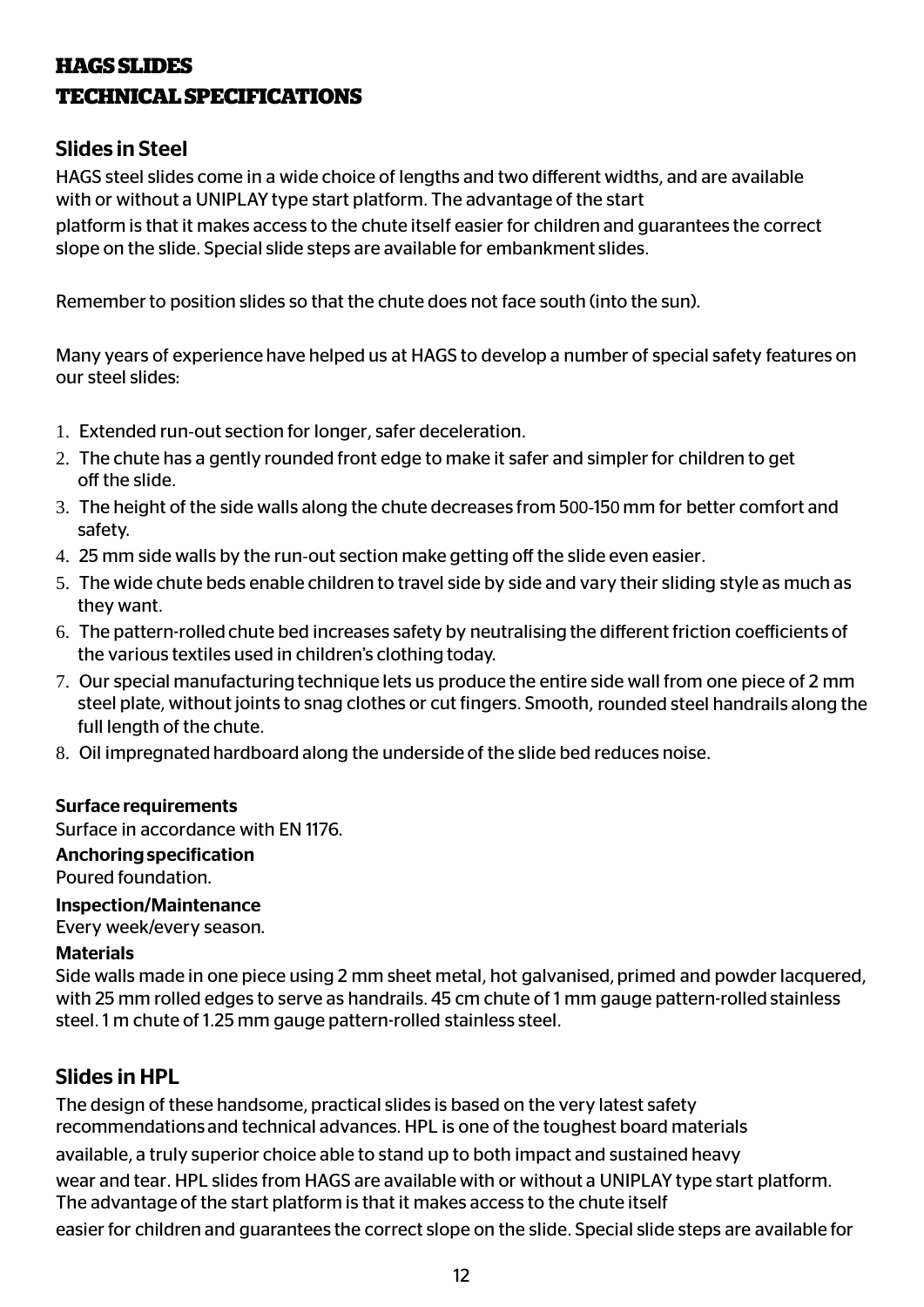embankment slides. Remember to position slides so that the chute does not face south (into the sun).

HAGS slides in HPL have numerous advantages.

- 1. Non-rusting construction.
- 2. The special HAGS double-milling technique ensures that edges and handrails are velvet-smooth to the touch.
- 3. Run-out section for safe deceleration.
- 4. Gently rounded front edge makes it safer and simpler for children to get off the slide.
- 5. Start platform has safe, extra high sides with guard rails.
- 6. Low side walls by the run-out section make getting off the slide even easier.
- 7. Pattern-rolled chute bed increases safety by neutralising the different friction coefficients of the various textiles used in children's clothing today.
- 8. Oil impregnated hardboard along the underside of the slide bed reduces noise.
- 9. Supplied in pre-assembled sections.

# Surface requirements

Surface in accordance with EN 1176.

## Anchoring specification

Ground anchor.

# Inspection/Maintenance

Every week/every season.

## Materials

Chute of pattern-rolled stainless steel. Sides of 18 mm HPL.

# Slides in plastic

HAGS slides in plastic have numerous advantages.

- 1. Non-rusting construction.
- 2. The special HAGS double-milling technique ensures that edges and handrails are velvet-smooth to the touch.
- 3. Run-out section for safe deceleration.
- 4. Gently rounded front edge makes it safer and simpler for children to get off the slide.
- 5. Start platform has safe, extra high sides with guard rails.
- 6. Low side walls by the run-out section make getting off the slide even easier.
- 7. Supplied in pre-assembled sections.

#### Surface requirements

Surface in accordance with EN 1176.

# Anchoring specification

Ground anchor.

Inspection/Maintenance

Every week/every season.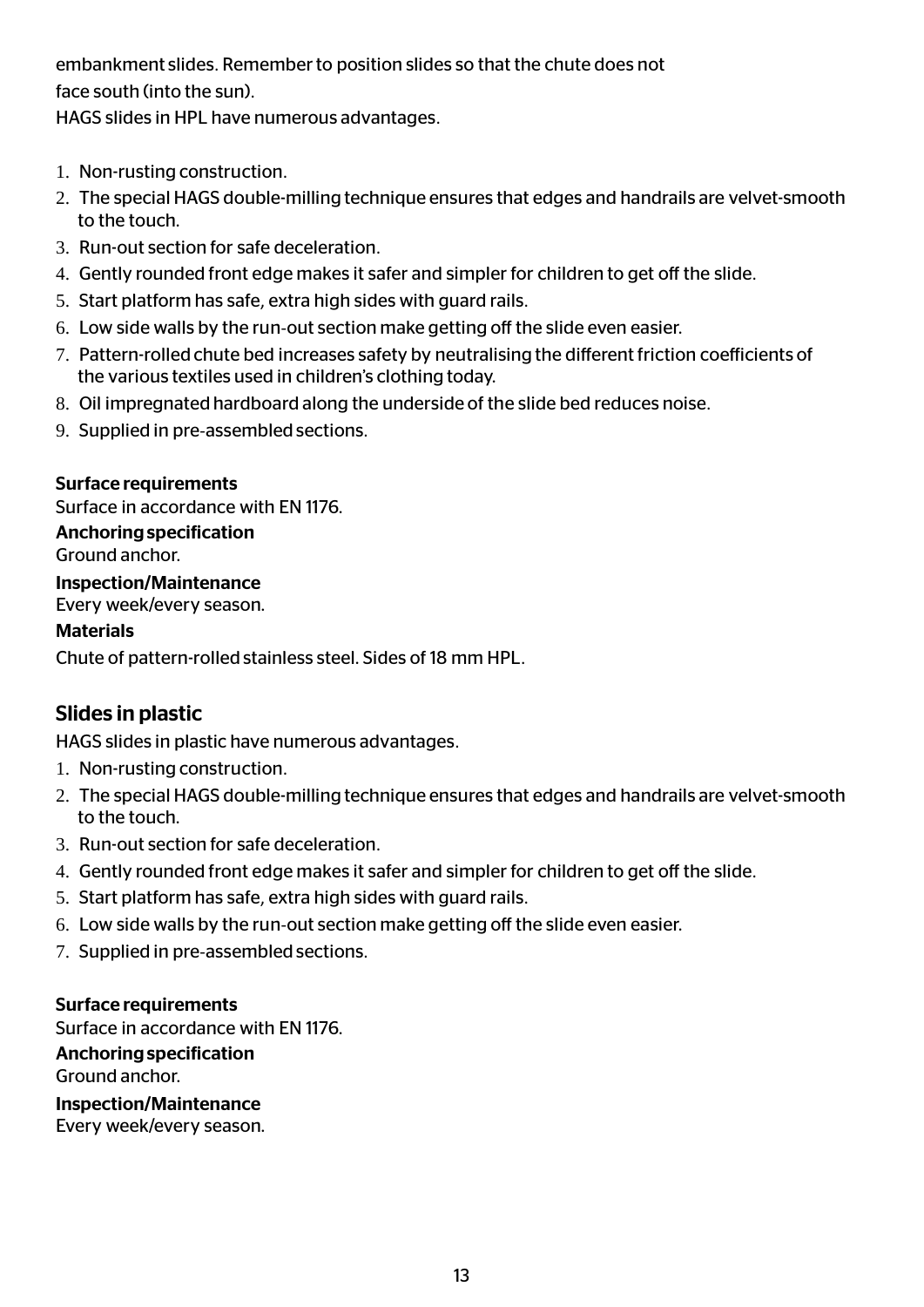# **TUBULAR SLIDES**

An exciting alternative to conventional slides. The initial sense of apprehension merely adds to the ultimate appreciation of this thrilling experience. Tubular slides consist of 4 basic sections which can be combined to suit all situations. Sections with windows are available separately. Angle of incline: approximately 35°. Please remember to locate the slide so that the chute does not face south (into the sun).

Supplied in pre-assembled sections.

#### Surface requirements at run-out

Surface in accordance with EN 1176.

#### Anchoring specification

Concrete block.

#### Inspection/Maintenance

Every week/every season.

#### **Materials**

Tube of 1.5 mm stainless steel, 80 cm diameter. Poly carbonate windows.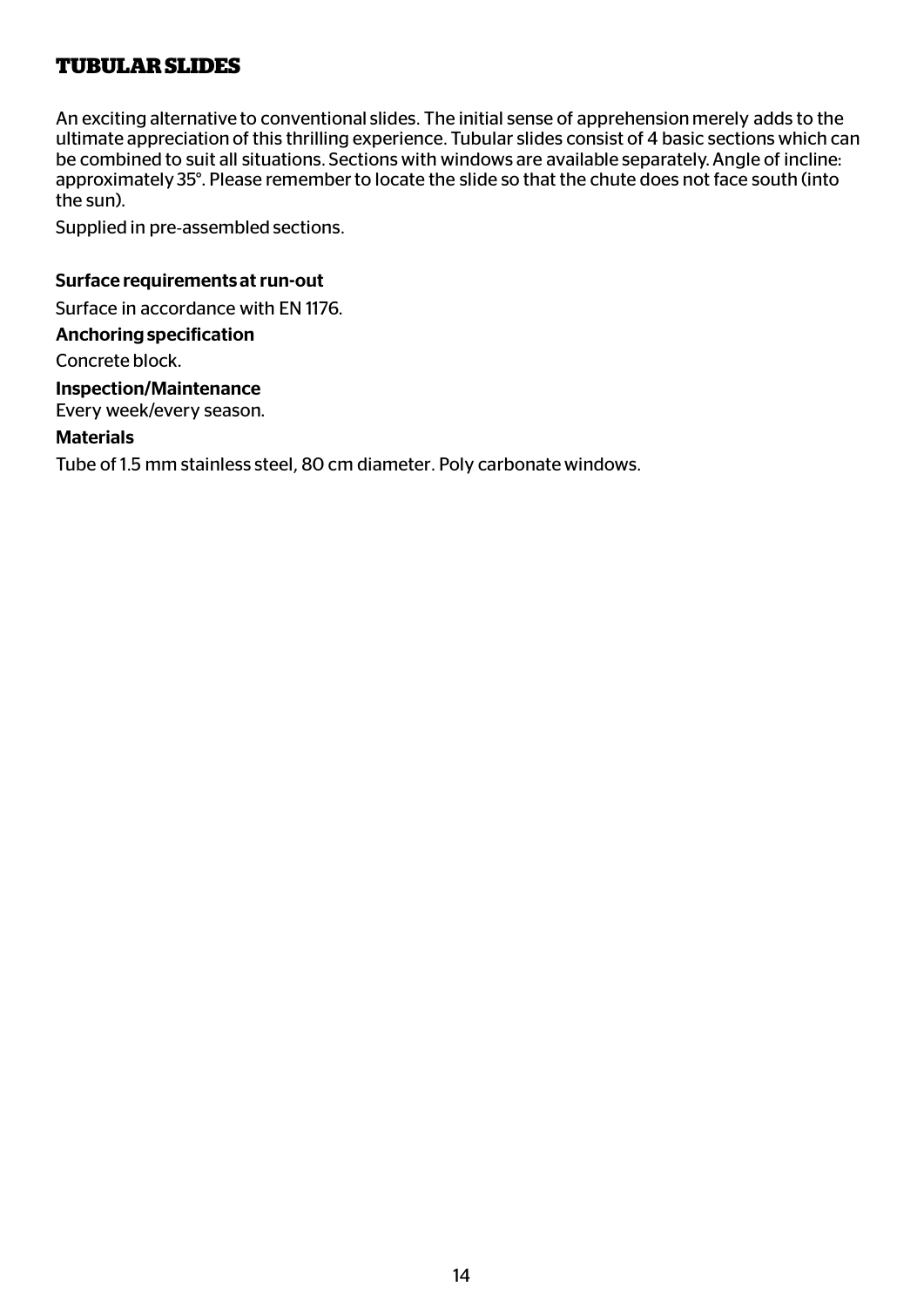# **HAGS SWINGS TECHNICAL SPECIFICATIONS**

HAGS swing frames can be linked to provide the exact number of swings you need, each suspended from a swing mount with ball-bearings for smooth running.

HAGS new swing sets have a steel crossbeam secured to diagonal struts, constructed so that the outermost legs of the frame lean in towards the crossbeam for maximum stability. Wooden legs and struts are prepared for fitting to the patented HAGS ground footings.

· Swing seats are ordered separately.

· We also recommend the installation of a safety barrier to cordon off the swing area.

## Surface requirements

Surface in accordance with EN 1176.

# Assembly specifications

Swing sets are supplied in kit form

#### Anchoring specifications

Pour concrete foundations for the swing set's galvanised tubular steel feet or use concrete blocks supplied with the delivery.

#### Inspection/Maintenance

Every week/every season.

#### **Materials**

Heavy-duty tubular steel crossbeam, electro-galvanised, primed and powder-lacquered or hotgalvanised. Legs in 110 mm laminated timber, turned, planed and protected against rot, or in 60 mm tubular steel, electro-galvanised, primed and powder-lacquered.

# Safety cordons make swinging safer!

The fall and no encroachment zones shown comply with DIN 7926 and EN 1176. For added safety HAGS recommends installing a safety cordon around the swing sets. (Please

see page 174.) IMPORTANT: Always leave a gap of at least 1.5 m between the sides of the swing frame and the safety cordon.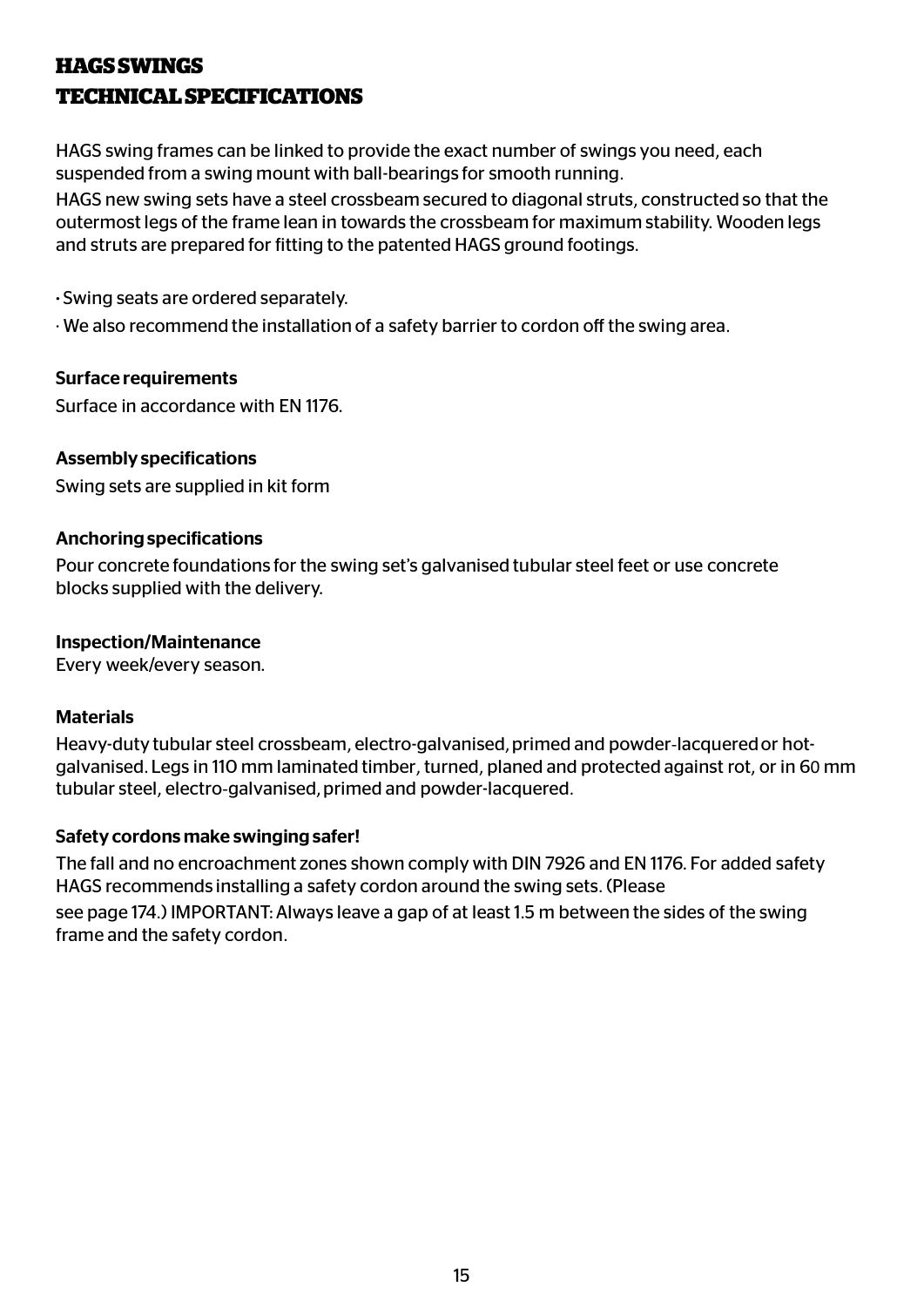# **SWING SEATS GENERAL SPECIFICATIONS & TECHNICAL INFORMATION**

# General Specifications

A light, well-padded seat with a special formula polyuretane foam for improved durability.

# Assembly specifications

*Supplied fully assembled.* 

#### Inspection/Maintenance

Every week/every season.

## Size

Length 450mm, width 235mm, thickness 55mm.

*Materials:* Seat of mocrporous polyurethane foam on a core of weather-resistant birch plywood. Suspended on chains fitted with polyamide bushes.

# General Specifications Kiddy seat

A seat specially disgned for very young children with comfort and safety in mind. A `wrap-around´shape supports the child and the polyuretan foam construction dramatically reduces the shock of any impact. The chain's high fixture point effectively eliminates the risk of tipping.

# Assembly specifications

*Supplied fully assembled.*

# Inspection/Maintenance

Every week/every season.

# Measures

Length 310 mm, width 270 mm, cradle height 210 mm

# **Materials**

Microporous polyuretan foam around a core of powder coated steel. Chain fixed with polyamide bushes.

# Steel-reinforced swing link

HAGS swing links are now stronger than ever - thanks to the introduction of three stainless steel links in the chain closest to the seat.

The 6 mm stainless steel links are now supplied as standard on both 5 mm and 6 mm swing chains.

An adhesive label on the plastic coated chain (see picture on right) makes it easier than ever to assemble the chain safely and correctly.